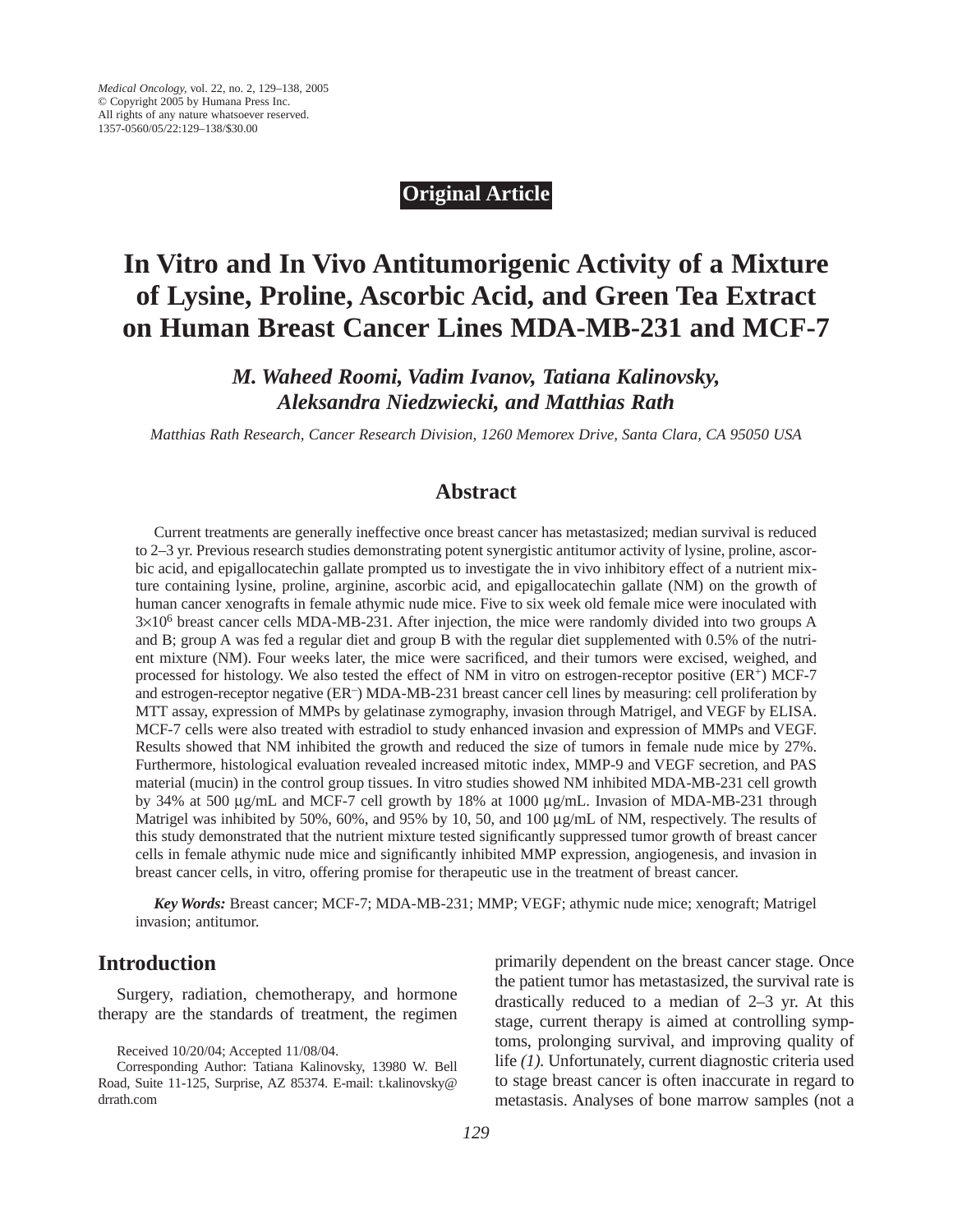routine procedure) have shown presence of disseminated cells in up to 40% of primary breast cancer patients without any clinical or histopathological signs of metastasis. Circulating breast cancer cells in bone marrow are indicative of metastasis to such sites as bone, lung, or liver *(2).*

One key mechanism cancer cells use to spread and metastasize in the body involves enzymatic destruction of the surrounding connective tissue. Therapeutic approaches for controlling this process with specific drugs have not been successful, and currently there are no means available to control cancer metastasis. Radiation and chemotherapy have not only been ineffective in providing a cure, but also indiscriminately attack all cells—causing cellular damage and destruction of the body's connective tissue, facilitating cancer metastasis.

Metastasis potential and invasiveness of breast cancer are attributed to up-regulation of matrix metalloproteinases (MMPs). Cancer cells form tumors and spread by degrading the extracellular matrix (ECM) through various MMPS. The activity of these enzymes correlates with the aggressiveness of tumor growth and invasiveness of the cancer. Rath and Pauling *(3)* postulated that nutrients such as lysine and ascorbic acid could act as natural inhibitors of ECM proteolysis and, as such, have the potential to control tumor growth and expansion. These nutrients exercise their anti-tumor effect through the inhibition of MMPs and strengthening of connective tissue surrounding cancer cells (tumor-encapsulating effect). In a previous study, we demonstrated the anti-proliferative and anti-invasive potential of lysine, ascorbic acid, proline, and epigallocatechin gallate (EGCG) on several human cancer cell lines *(4).* These nutrients manifested markedly higher anti-proliferative and anti-invasive when used synergistically than individually. Our results also showed that the nutrient mixture suppressed the growth of these tumors, without any adverse effects, in nude mice.

In the current study, we investigated the antitumor potential of a nutrient mixture containing lysine, proline, arginine, ascorbic acid, and epigallocatechin gallate (NM) on breast cancer cell MDA MB-231 xenografts in nude mice. We also studied the effect of NM in vitro on human estrogen-sensitive breast cancer (MCF-7) cells in the presence and absence of estrogen as well as in estrogen-insensitive breast cancer (MDA MB-231) cells.

# **Materials and Methods**

## *In vivo Study*

## *Cell Culture*

MDA-MB-231 cells were cultured in Leibovitz medium supplemented with 10% fetal bovine serum, 100 U/mL penicillin, and 100 mg/mL streptomycin. The media and sera used were obtained from ATCC, and antibiotics (penicillin and streptomycin) were from Gibco BRL, Grand Island, NY. At near confluence, the cultured cells were detached by trypsinizing, washed with PBS, and diluted and emulsified to a concentration of  $3\times10^6$  cells in 0.2 mL PBS and 0.1 mL Matrigel (BD Bioscience, Bedford, MA) for inoculation.

## *Animals*

Female athymic nude mice (NCr-nu/nu), approx 6 wk of age on arrival, were purchased from Simonsen Laboratories, Gilroy, CA and maintained in microinsulator cages under pathogen-free conditions on a 12-h light/12-h dark schedule for a week. All animals were cared for in accordance with institutional guidelines for the care and use of experimental animals.

After housing for a week, the mice were inoculated with 3×106 breast cancer MDA-MB-231 cells in 0.2 mL of PBS and 0.1 mL of Matrigel in the right flank. After injection, the mice were randomly divided into two groups, A and B. Six mice were allocated to each group. From d 1, Group A was fed a regular diet and Group B was fed a regular diet supplemented with 0.5% of the nutrient formulation (NM). The growth of tumors was monitored, by measuring the length and width of the tumors with a caliper every 3 d. Tumor volume was calculated using the following equation: Volume  $(mm^3)$  = Length  $\times$  Width<sup>2</sup>  $\times$  <sup>1</sup>/2. After 4 wk, mice were sacrificed, tumors were excised, weighed, fixed in 10% (v/v) buffered formalin, and processed for histology.

# *Cytochemistry and Immunohistochemistry*

Tissue samples were fixed in 10% buffered formalin. All tissues were embedded in paraffin and cut at 4–5 µm. Sections were deparaffinized through xylene and graduated alcohol series to water, and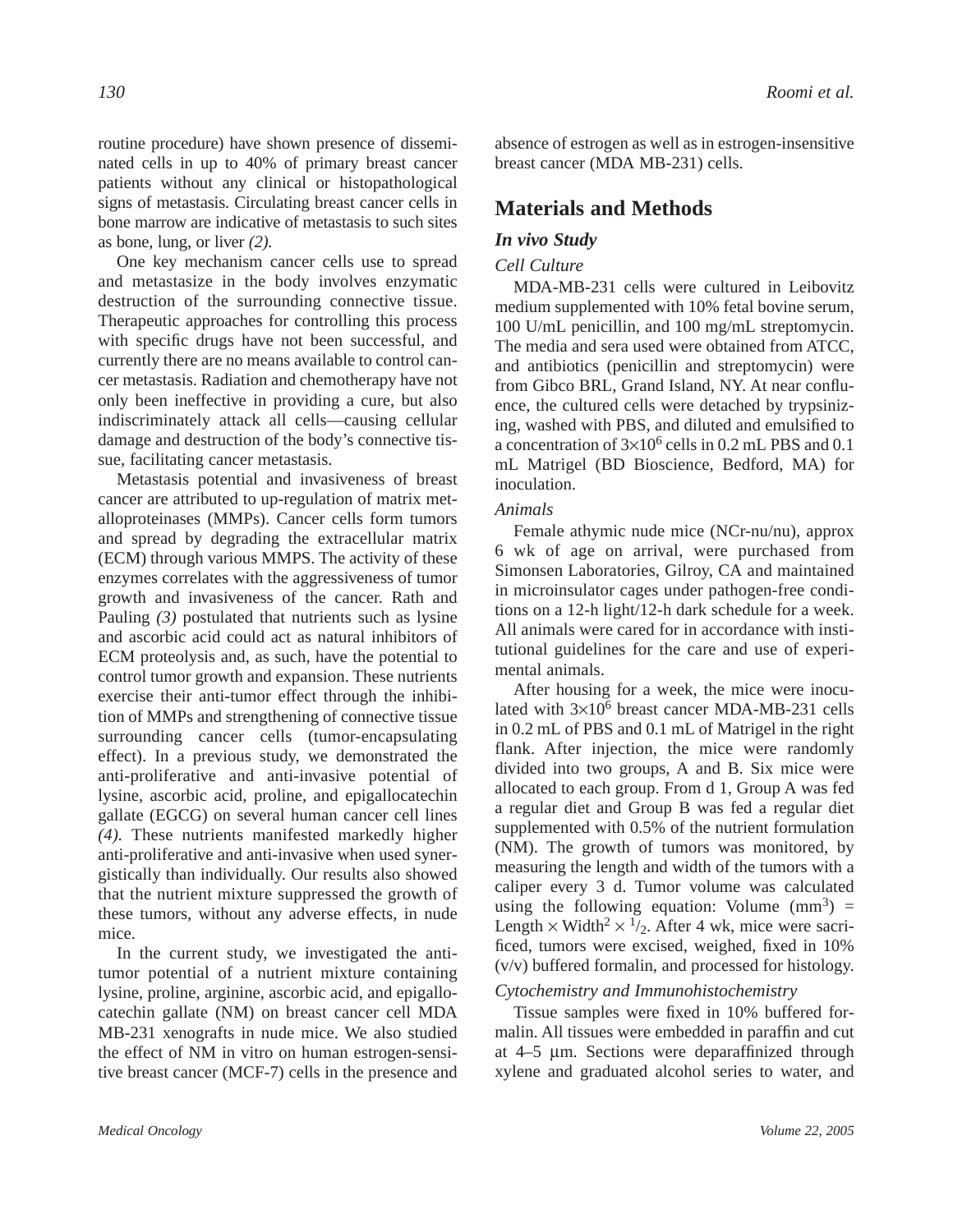incubated for 5 min in aqueous 3% hydrogen peroxide to block endogenous peroxidase. Histological sections were stained with hematoxylin and eosin (H & E) and periodic acid-Schiff (PAS) stains for evaluation using a standard light microscope.

Immunochemical studies were performed on formalin-fixed, paraffin-embedded sections. We used standard immunohistochemical procedures for staining antibodies. After deparaffinization and appropriate epitope retrieval, the sections were incubated with primary antibody. Detection was by biotinylated goat anti-mouse antibodies followed by streptavidin conjugated to horseradish peroxidase with the use of diaminobenzidine as the chromogen. Polyclonal rabbit anti-human antibodies used for MMP-9, VEGF, and Ki-67 were obtained from Santa Cruz Biotechnology, Inc., CA, and from Sigma.

## *In Vitro Studies*

### *Cell Culture*

Human breast cancer cells MDA MB-231 and MCF-7 were obtained from ATCC (American Type Culture Collection, Rockville, MD) and grown in MEM (modified Eagle's medium) supplemented with 10% fetal bovine serum, penicillin (100 U/mL), and streptomycin (100 mg/mL) in 24-well tissue culture plates (Costar, Cambridge, MA). Cells were incubated with 1 mL of media at 37°C in a tissue culture incubator equilibrated with 95% air and 5% CO2. At near confluence, the cells were divided into several groups. Group 1A (MDA MB-231) and Group 1B (MCF-7) were treated with NM dissolved in media and tested at 0, 10, 100, and 1000  $\mu$ g/mL in triplicate at each dose. Group 2A (MDA MB-231) and Group 2B (MCF-7) were treated with PMA 200 ng/mL and NM dissolved in media and tested at 0, 10, 100, and 1000 µg/mL in triplicate at each dose. Group 3 (MCF-7) was incubated with estradiol 25 ng/mL and NS dissolved in media and tested at 0, 10, 100, and 1000 µg/mL in triplicate at each dose. The plates were then returned to the incubator. Cell proliferation was evaluated after 24 h following incubation with test reagents.

#### *MTT Assay*

Nutrient effects on cell proliferation were evaluated by MTT assay, a colorimetric assay based on the ability of viable cells to reduce a soluble tetrazolium salt [3-(4,5-dimethylthiazol-2-yl) 2,5-diphenyl tetra-

zolium bromide] (MTT) to a blue formazan crystal by mitochondrial succinate dehydrogenase activity of viable cells. After MTT addition (0.5 mg/mL), the plates were covered and returned to the 37°C incubator for 2 h, the optimal time for formazan product formation. Following incubation, the supernatant was carefully removed from the wells, the formazan product was dissolved in 1 mL DMSO, and absorbance was measured at 570 nm in a Bio Spec 1601, Shimadzu spectrometer. The  $OD<sub>570</sub>$  of the DMSO solution in each well was considered to be proportional to the number of cells. The  $OD<sub>570</sub>$  of the control (treatment without supplement) was considered to be 100%.

### *Gelatinase Zymography*

MMP expression in condition media was determined by gelatinase zymography. Gelatinase zymography was performed in 10% polyacrylamide precast Novex gel (Invitrogen Corporation) in the presence of 0.1% gelatin. Culture media  $(20 \mu L)$  was loaded and SDS-PAGE was performed with a Trisglycine SDS buffer. After electrophoresis, the gels were washed with 5% Triton X-100 for 30 min. The gels were then incubated for 24 h at 37°C in the presence of 50 m*M* Tris-HCl, 5 m*M* CaCl<sub>2</sub>, 5  $\mu$ *M* ZnCl<sub>2</sub>, pH 7.5 and stained with Coomassie Blue R 0.5% for 30 min and destained. Protein standards were run concurrently and approximate molecular weights were determined.

#### *Matrigel Invasion Studies*

Invasion studies were conducted using Matrigel™ (Becton Dickinson) inserts in 24-well plates. Suspended in medium, breast cancer cells were supplemented with nutrients, as specified in the design of the experiment and seeded on the insert in the well. Thus both the medium on the insert and in the well contained the same supplements. The plates with the inserts were then incubated in a culture incubator equilibrated with 95% air and 5% CO2 for 24 h. After incubation, the media from the wells were withdrawn. The cells on the upper surface of the inserts were gently scrubbed away with cotton swabs. The cells that had penetrated the Matrigel membrane and migrated onto the lower surface of the Matrigel were stained with hematoxylin and eosin and visually counted under the microscope.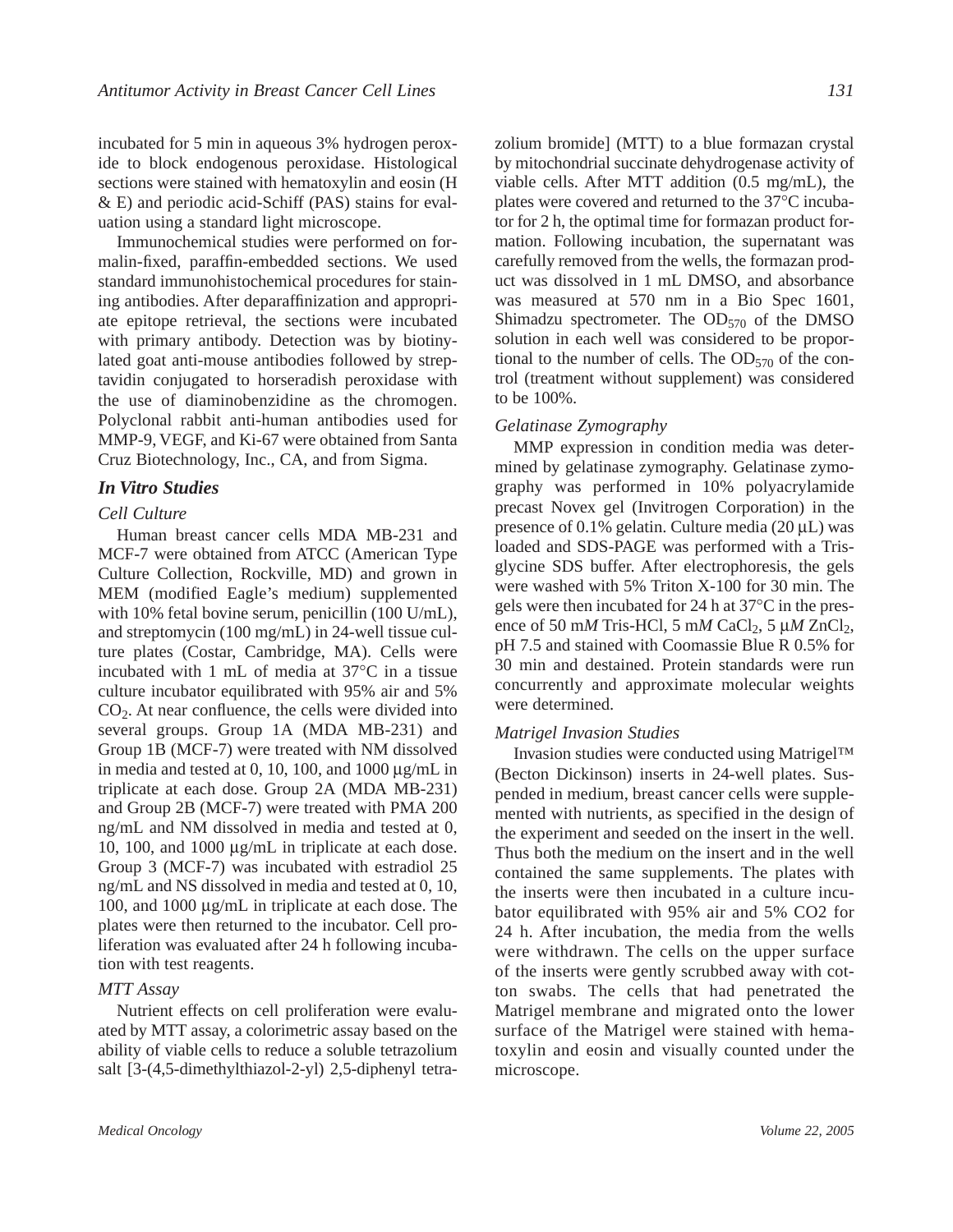#### *VEGF Assay*

Conditioned media were collected after confluent cell culture incubation for 24 h in serum-free medium with the indicated supplements. Triplicate samples were pooled and the level of VEGF was measured in duplicate using immunoassay kit (BioSource International) according to manufacturer's protocol. Values are expressed as mean ± range of two replicates in percentage units of unstimulated control.

#### *Nutrient Mixture (NM) Composition*

In the design of the experiment, a stock solution of a nutrient mixture (NM), weighing 4.4 g, was prepared daily to treat the cells, composed of the following nutrients: vitamin C (as ascorbic acid and as Mg, Ca, and palmitate ascorbate) 700 mg; L-lysine 1000 mg; L-proline 750 mg; L-arginine 500 mg; *N*acetyl cysteine 200 mg; standardized green tea extract (80% polyphenol) 1000 mg; selenium 30 mg; copper 2 µg; manganese 1 mg.

## *Statistical Analysis*

The results were expressed as means  $\pm$  SD for the groups. Data was analyzed by independent sample "*t*" test.

# **Results**

## *In Vivo Studies*

#### *Tumor Growth Study*

Results showed that the nutrient mixture inhibited the growth and reduced the size of the tumors in nude mice supplemented with 0.5% nutrient mixture in breast cancer cells MBA-MD-231 by 27%  $(p=0.0082)$ . (See Fig. 1) No significant change in weight was observed in either group of mice over the study period.

#### *Cytochemistry and Immunohistochemistry*

Ki-67 level was higher in the tumor tissue of the control mice—80–90% mitotic figures in contrast to the supplemented 70–80% (Figs. 2A,B). There is a strong positive correlation between the high Ki-67 index and high-grade histopathology of neoplasms. The control tissue cytoplasmic staining for MMP-9 was greater than in the supplemented mouse tissue (Figs. 2C,D). PAS staining, a measure of mucin, showed increased PAS material in the tumor tissue of the control group of mice (Figs. 2 E,F). VEGF staining, an indicator of angiogenesis, was higher in



**Fig. 1.** Effect of nutrient mixture (NM) on tumor weight of breast cancer MDA MB-231 cell xenografts in female nude mice

the control than in the supplemented group (Figs. 2G,H).

## *In Vitro Studies*

#### *Cell Proliferation Study*

The nutrient mixture (NM) did not show significant anti-proliferative effects on MDA MB-231 cells at 100 µg/mL but, at 500 µg/mL, inhibited cell growth by  $34\%$  ( $p < 0.0001$ , Fig. 3A) in regular medium and by  $18\%$  ( $p=0.0022$ , Fig. 3B) in medium containing PMA 200 ng/mL. Cell proliferation of estrogen-sensitive MCF-7 cells was not significantly affected by NM concentrations up to 500 µg/mL. At 1000 µg/mL NM, cell proliferation decreased by 18% (*p*=0.0039, Fig. 3C) in regular medium, 21% (*p*=0.0037; Fig. 3D) in media with PMA, and 25%  $(p=0.0040;$  Fig. 3E) in media with estradiol 25 ng/mL.

#### *Gelatinase Zymography Study*

For both cell lines, neither MMP-2 nor MMP-9 expression was detected by gelatinase zymography (Figs. 4A,C). PMA (200 ng/mL) induced enhanced MMP-9 expression by MCF-7 cell line. This induction was higher than observed in MDA MB-231 cells exposed to the same PMA concentrations. In both cancer cell lines the nutrient mixture inhibited MMP-9 expression in a dose-dependent fashion (Figs. 4B,D). Estradiol induced MMP-9 expression by MCF-7 cells, but to a lesser extent than PMA (Fig. 4E). NM also inhibited estradiol-induced MMP-9 expression at 50 µg/mL.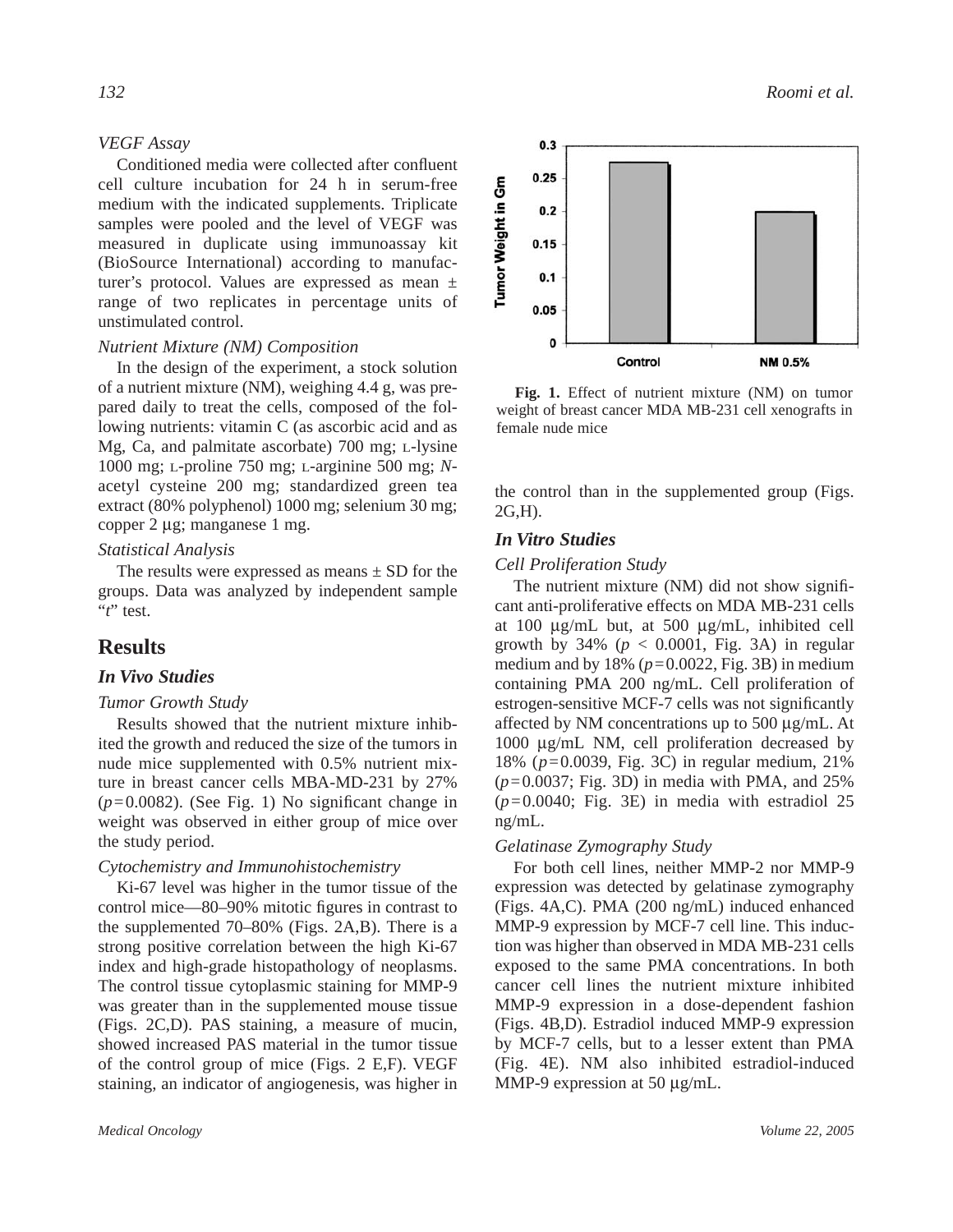

**Fig. 2.** Effect of nutrient supplementation (NM) on tumor tissues from nude mice with breast cancer cell MDA MB-231 xenografts (×100 magnification). **A** Ki-67 control; **B,** Ki-67 NM 0.5%; **C,** MMP-9 control; **D,** MMP-9 NM 0.5%; **E,** PAS control; **F,** PAS NM 0.5%; **G,** VEGF control; **H,** VEGF NM 0.5%; **I,** H&E control; **J,** H&E NM 0.5%.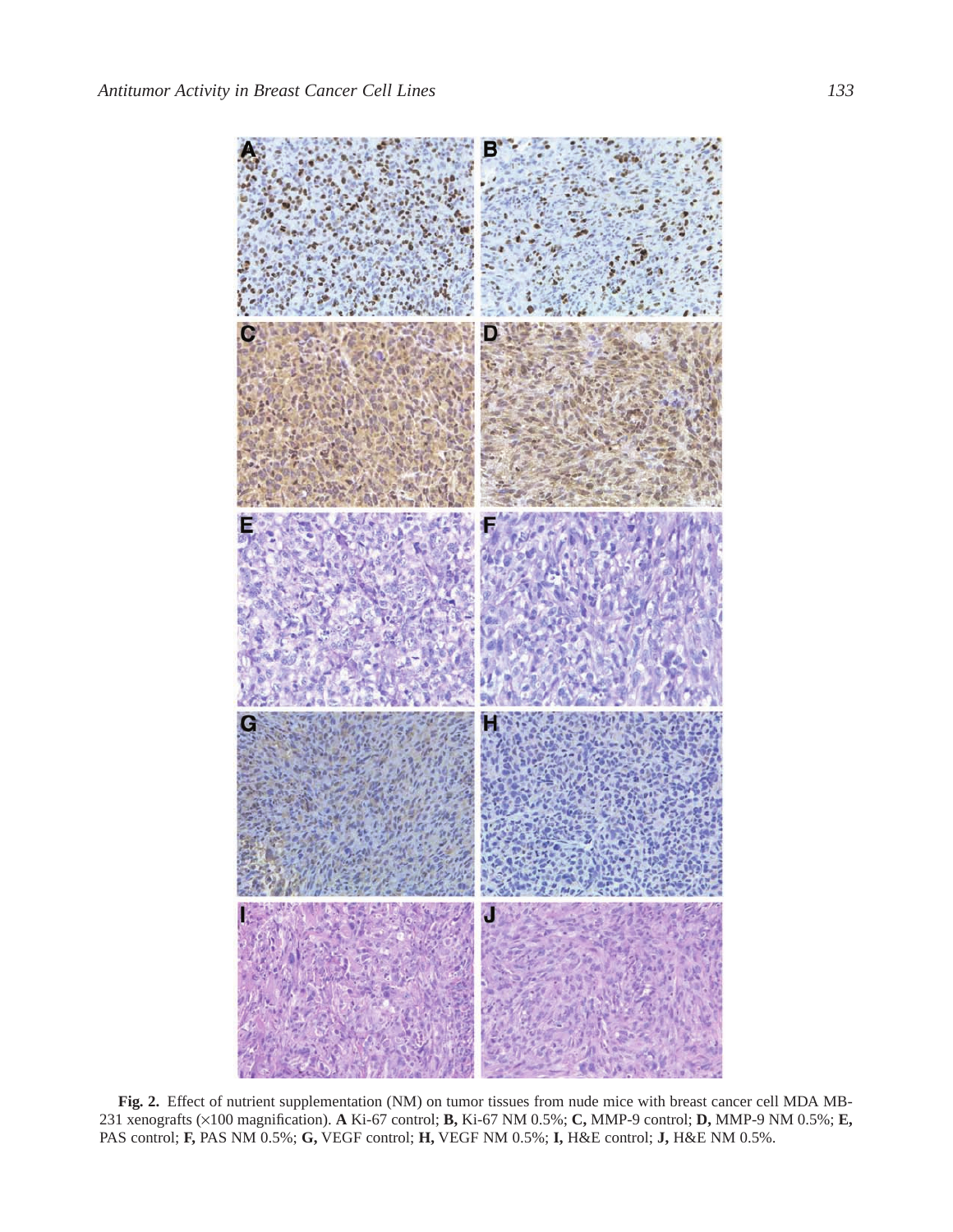

**Fig. 3. (A)** Effect of nutrient mixture (NM) on breast cancer MDA MB-231 cell proliferation (MTT Assay). **(B)** Effect of nutrient mixture (NM) on cell proliferation of breast cancer MDA MB-231 cells treated with PMA 200 ng/mL (MTT assay). **(C)** Effect of nutrient mixture (NM) on cell proliferation of breast cancer MCF-7 (MTT assay). (*Figure continues)*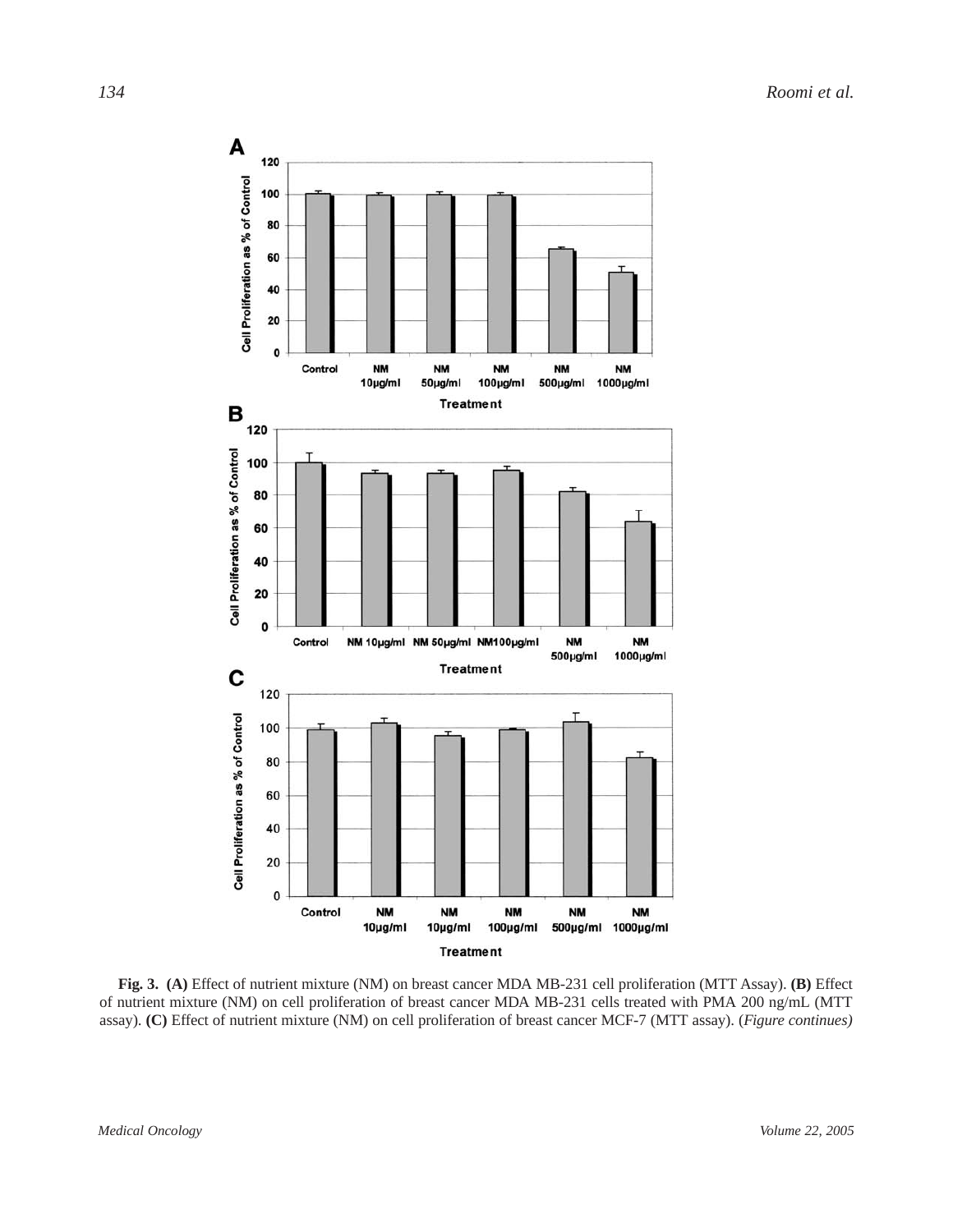

**Fig. 3.** *(continued)* **(D)** Effect of nutrient mixture (NM) on cell proliferation of breast cancer MCF-7 cells treated with PMA 200 ng/mL (MTT assay). **(E)** Effect of nutrient mixture (NM) on cell proliferation of breast cancer MCF-7 cells treated with estradiol 25 ng/mL (MTT assay).

#### *Matrigel Invasion Study*

Invasion of MDA MB-231  $(ER^-)$  cells through Matrigel was inhibited by 26%, 73%, and 97% by 10, 50, and 100  $\mu$ g/mL of NM, respectively ( $p < 0.0001$ ; Fig. 5A). MCF-7  $(ER^+)$  cells were not invasive and did not migrate through Matrigel. However, exposure to estradiol (25 ng/mL) increased MCF-7 invasive potential and NM significantly inhibited invasion through Matrigel by 75%, 94%, and 100% by 10, 50, and 100  $\mu$ g/mL of NM, respectively ( $p < 0.0001$ ; Fig. 5B).

#### *VEGF Expression*

Estradiol increased breast cancer cell VEGF expression to 41% above the control level. NM not only reversed the stimulatory effect of estradiol, but also reduced VEGF expression of the breast cancer cells not treated with estradiol (control) by 16% (*p* = 0.0001; Fig. 6).

# **Discussion**

This study demonstrated significant inhibition of tumor growth of human breast xenografts in nude mice by supplementation with the 0.5% nutrient formulation. Furthermore, histological analysis revealed decreased Ki-67, MMP-9, and VEGF material in tissues of supplemented mice when compared to mice fed control diets. These results suggest that nutrient inhibition of tumor growth was associated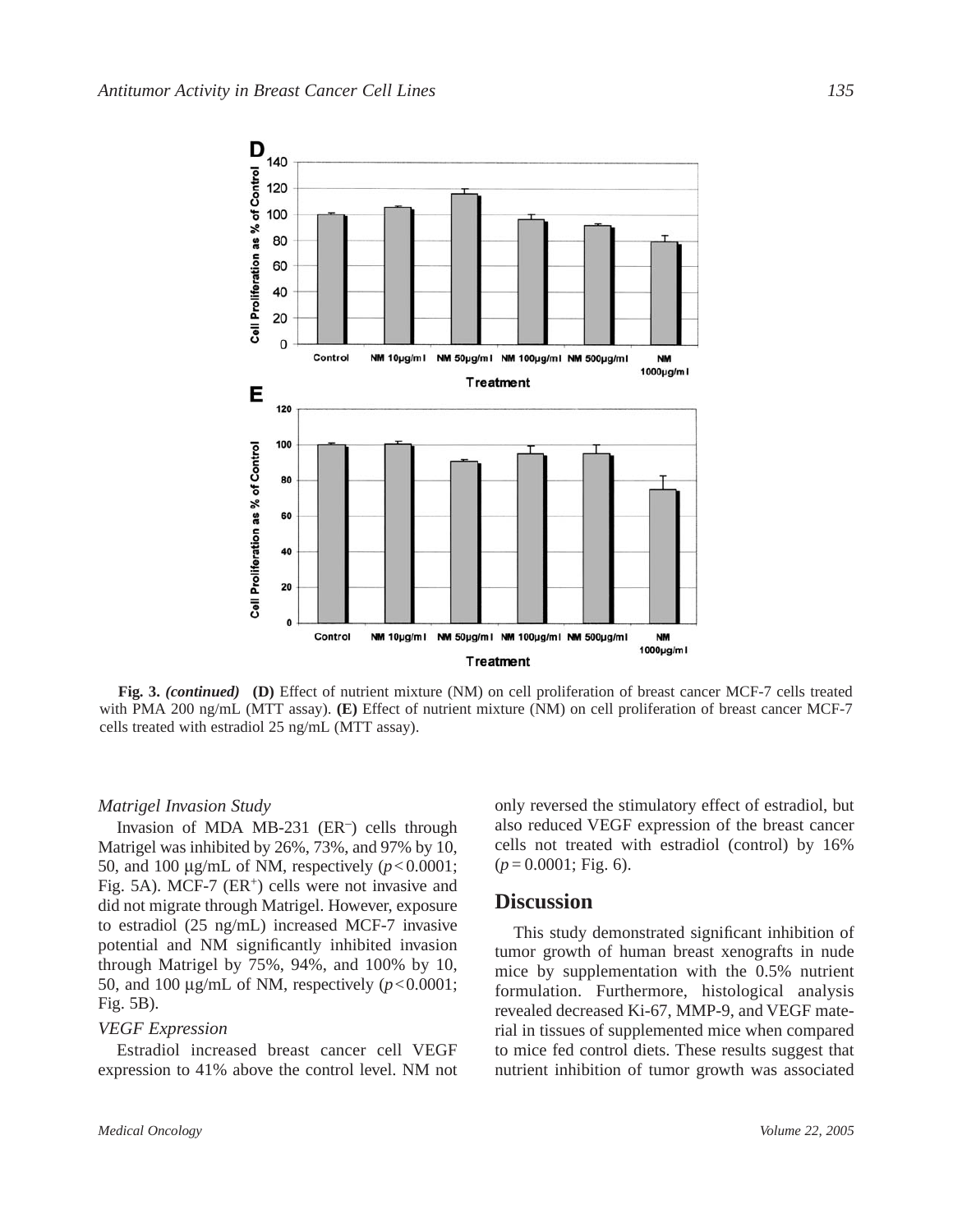

**Fig. 4.** Effect of nutrient mixture (NM) on MMP-9 expression of human breast cancer cells MDA MB-231 control **(A),** MDA MB-231 + PMA 200 ng/mL **(B),** MCF-7 control **(C),** MCF-7 + PMA 200 ng/mL **(D),** and MCF-7 with estradiol 25 ng/mL **(E)** was measured by gelatinase zymography in condition media. Lanes correspond as follows: 1, markers, 2, control, and 3–7 NM 10, 50, 100, 500, 1000 µg/mL.



**Fig. 5.** Effect of NM on Matrigel invasion of MDA MB-231 breast cancer cells **(A).** Effect of NM on Matrigel invasion of MCF-7 breast cancer cells exposed to estradiol 25 ng/mL **(B).**

*Medical Oncology Volume 22, 2005*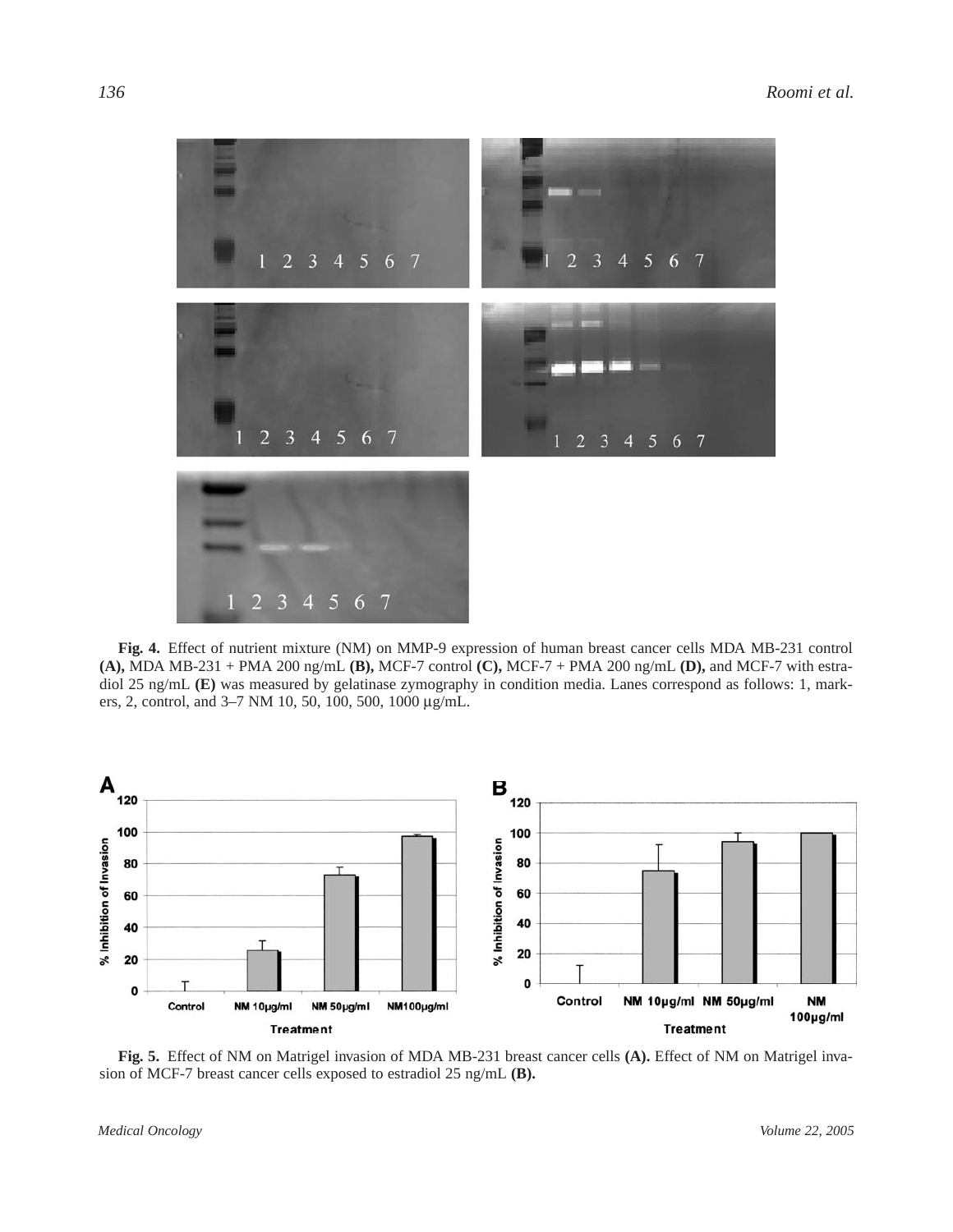

**Fig. 6.** NM inhibited VEGF secretion by breast cancer MCF-7 cells stimulated by 17-beta estradiol (E2).

with decreased cell proliferation and decreased angiogensis and were supported by the in vitro results for these parameters.

The in vitro results showed VEGF expression by MCF-7 breast cancer cells increased by 40% above the control with addition of 10 µg/mL of estradiol in the presence and absence of tamoxifen, but was completely reversed when treated with 100 µg/mL of the nutrient mixture, implying significant inhibition of angiogenesis potential. High tissue VEGF levels appear to correlate with poor prognosis and decreased overall survival in node-positive and node-negative breast cancer patients. In an in vivo study, vascular endothelial growth factor (VEGF) overexpression in breast cancer cells was reported to significantly increase intratumoral lymphangiogenesis and promote metastasis to regional lymph nodes and to the lungs. The degree of tumor lymphangiogenesis was highly correlated with the extent of lymph node and lung metastases *(5).* Hormonal regulation of VEGF expression has been demonstrated with estrogen receptor agonists, as tamoxifen, which was reported to decrease extracellular levels of VEGF in vivo in solid MCF-7 tumors in nude mice *(6).*

Secretion of various MMPs in breast cancer cell lines of different tumorigenicity correlates with the biological behaviors of these cells—more malignant cells synthesize more MMPs than less malignant

ones *(7).* In our in vitro study, the nutrient mixture demonstrated significant anti-invasive effects (73% at 50 µg/mL and 97% at 100 µg/mL) on estrogen-receptor-negative human breast cancer cell MDA MB-231, without morphological changes. Matrigel invasion by MCF-7 cells was not detectable except in the presence of PMA or estradiol, but was inhibited significantly by NM in a dose-dependent manner. MMP-9 expression by both MCF-7 and MDA-MB-231 cancer cells decreased in a dose-dependent fashion with complete inhibition of invasion and MMP expression at 50 µg/mL and 500 µg/mL, respectively.

Matrix invasion can be controlled by inhibition of MMP expression, as well as by increasing connective tissue strength and stability, contributing to the "encapsulation" of the tumor. In this study, the dosedependent inhibitory effect of the nutrient mixture on MMP-9 expression of both breast cancer cell lines was consistent with the respective inhibition of matrix invasion. In addition, matrix invasion was also restricted by enhanced stability and strength of the connective tissue secondary to the synergistic activity of the nutrients. Optimization of synthesis and structure of collagen fibrils depends on hydroxylation of proline and lysine residues in collagen fibers. It is well known that ascorbic acid is essential for the hydroxylation of these amino acids and it regulates collagen synthesis at the transcriptional level. Ascorbic acid and lysine are not produced in the